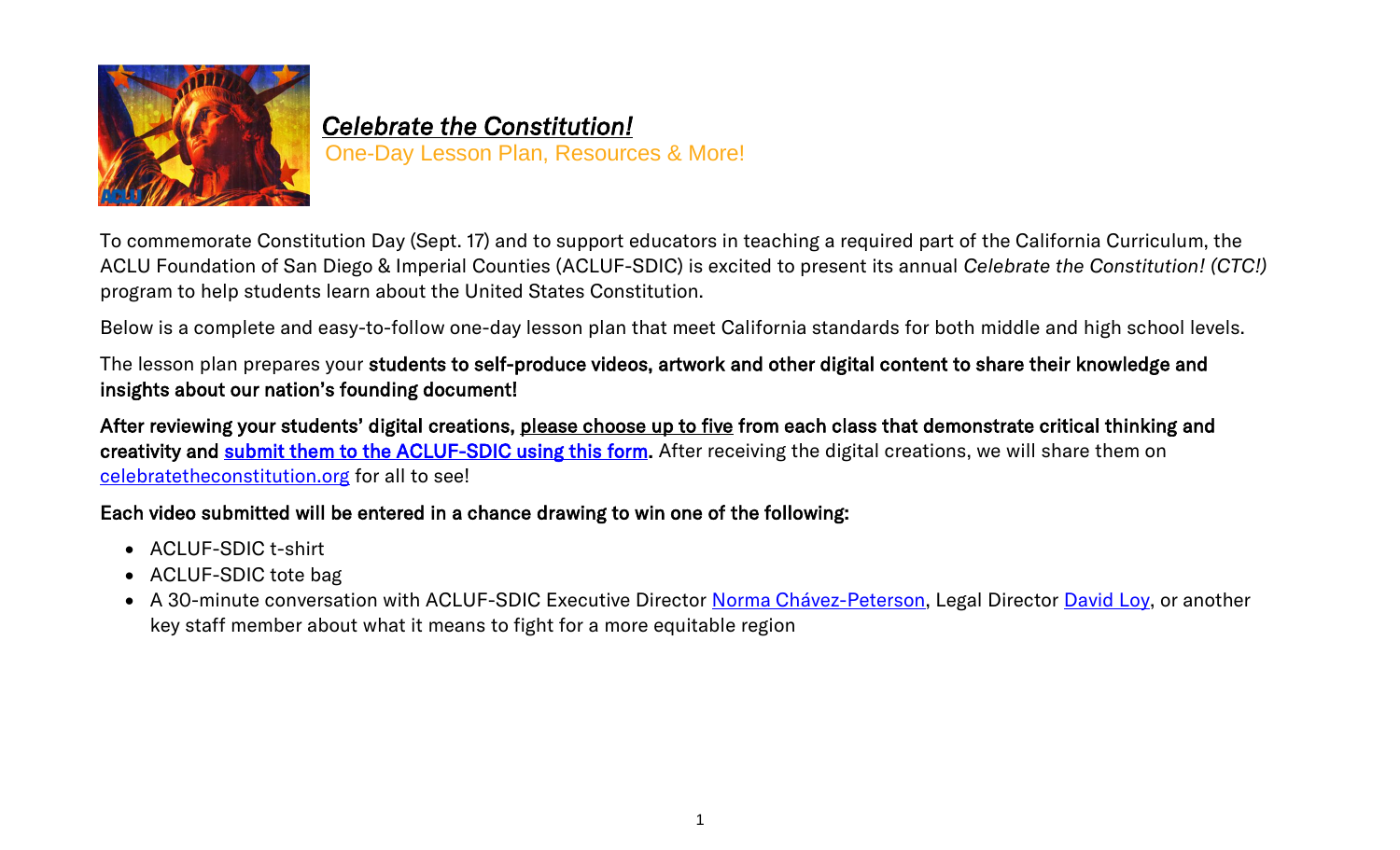#### One-day Lesson Plan (120-Minute Period) & Teaching Resources

Unit Objectives: In this unit, students (STS) will learn about the creation and formation of the United States Constitution focusing on the freedoms and rights granted by the Bill of Rights. STS will explore the context in which it was created and be asked to critically analyze how it relates to our present-day lives. STS will also examine primary source texts and landmark Supreme Court cases. Both the in-class and out-of-class instruction will prepare STS to create a short video (no more than five minutes long) or another digital expression which shares their knowledge, insights and relationship with the U.S. Constitution.

After you've reviewed the digital creations, please choose up to five per class that demonstrate critical thinking and creativity and [submit them to us using this form.](https://form.jotform.com/212344825724152)

### TEACHER & STUDENT PREP:

- Using the last 10 minutes of the class prior to the period covering this lesson:
	- o Break STS into groups of 3-5; assign each group five amendments from the **ACLUF-[SDIC's Student Guide to the U.S. Constitution](https://a78ab217-7a8e-40c7-b2ba-50a27c130e15.usrfiles.com/ugd/a78ab2_d4dd2d5d567b49438cafc57e36609acf.pdf)** (SGUSC).
- Homework: Instruct STS to read the pages covering their assigned amendments in the ACLUF-SDIC's SGUSC.
- Homework: Instruct STS to read the Guiding Questions on page 5 in the SGUSC.
- Homework: Instruct STS to read [On Constitution Day, a Reminder that Freedom is for Everyone](https://www.aclu-wa.org/story/constitution-day-reminder-freedom-everyone-%E2%80%93-even-though-hasn%E2%80%99t-always-been-true)  Even Though that Hasn't Always Been True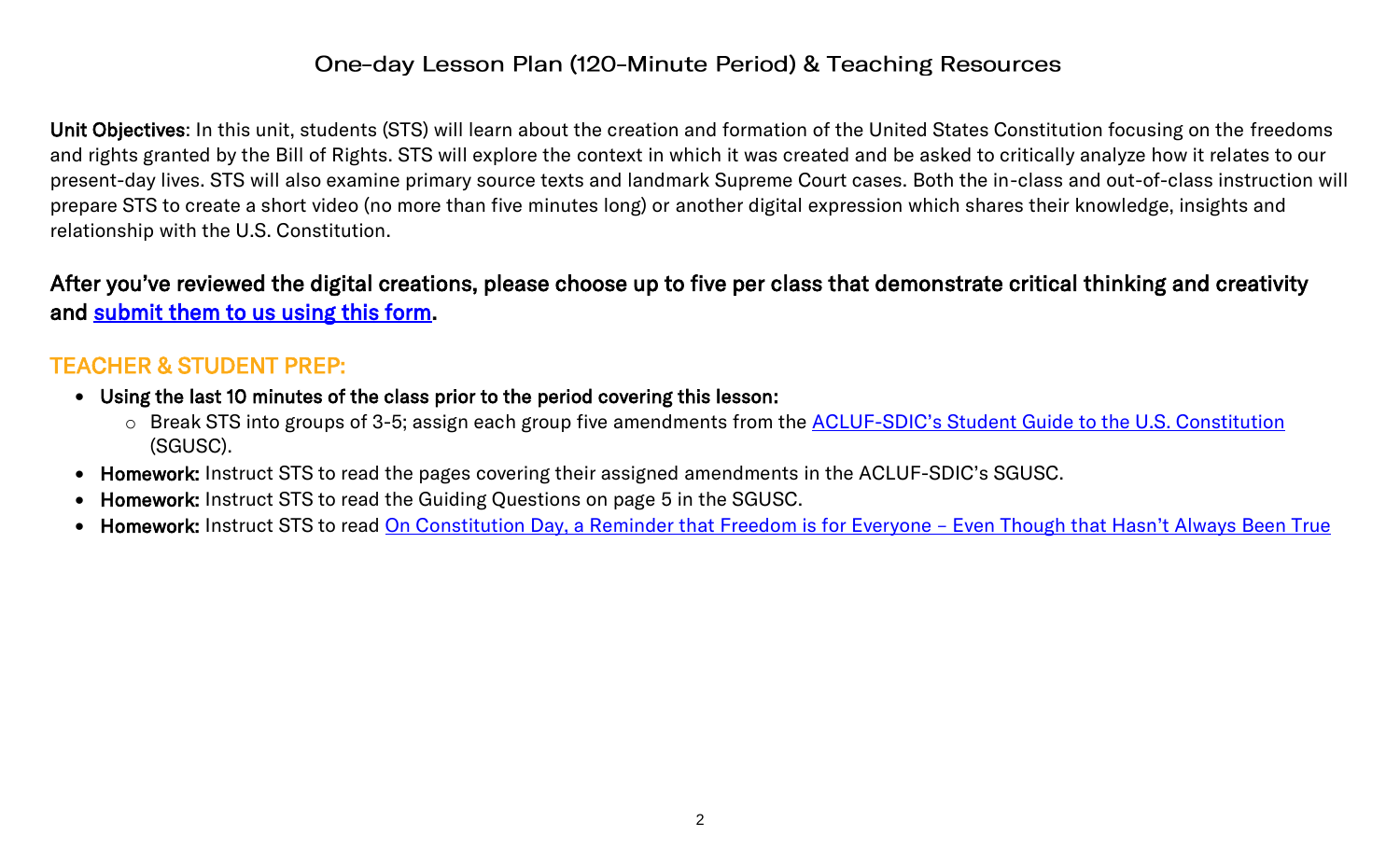# ONE-DAY TEACHER & STUDENT RESOURCES

|                    |    | <b>ACLUF-SDIC's Student Guide to the U.S. Constitution (SGUSC)</b>                                                                                                                                                                                                             |
|--------------------|----|--------------------------------------------------------------------------------------------------------------------------------------------------------------------------------------------------------------------------------------------------------------------------------|
|                    |    | 2. Guiding Questions: Educators' Version (These questions are provided to your students on page 5 of the SGUSC.)                                                                                                                                                               |
|                    |    | 3. On Constitution Day, a Reminder that Freedom is for Everyone - Even Though that Hasn't Always Been True                                                                                                                                                                     |
|                    |    | 4. ACLUF-SDIC Parental/Guardian Consent Waiver: Please include a completed waiver to each participating student when uploading their digital creation.                                                                                                                         |
| One-Day            |    | 5. Guiding Questions                                                                                                                                                                                                                                                           |
| <b>Lesson Plan</b> |    | 6. Guide to Video Best Practices and ACLUF-SDIC downloadable artwork for use in STS digital creations                                                                                                                                                                          |
| <b>Resources</b>   |    | 7. Evaluation Rubric                                                                                                                                                                                                                                                           |
|                    |    | 8. Sample Video: Let's Amend the 13 <sup>th</sup> Amendment to Truly Abolish Human Enslavement                                                                                                                                                                                 |
|                    |    | 9. Image: Scene at the Signing of the Constitution of the United States                                                                                                                                                                                                        |
|                    |    | 10. Image: Dare to Create a More Perfect Union                                                                                                                                                                                                                                 |
|                    |    | 11. ACLUF-SDIC downloadable artwork available for STS use in their digital creations.                                                                                                                                                                                          |
|                    |    | ACLUF-SDIC's CTC! PowerPoint: Dive deeper into the U.S. Constitution and landmark U.S. Supreme Court cases.                                                                                                                                                                    |
|                    |    | 2. Educator & Student Resources: Learn more with these ACLUF-SDIC curated resources.                                                                                                                                                                                           |
|                    | 3. | Worksheet: The Value of Rights                                                                                                                                                                                                                                                 |
| Optional           |    | 4. Worksheet: Life Without Rights                                                                                                                                                                                                                                              |
| <b>Resources</b>   |    | 5. Worksheet: The Bill of Rights Today                                                                                                                                                                                                                                         |
|                    |    | 6. ACLUF-SDIC True or False Trivia Quiz                                                                                                                                                                                                                                        |
|                    |    | 7. Image: A Moment of Reckoning; and Blog: A Moment of Reckoning                                                                                                                                                                                                               |
|                    |    | 8. Constitution Day Vocabulary Tool: This vocabulary tool provides a comprehensive list of terms, along with vocabulary-related activities/worksheets<br>such as definition of terms, matching, word searches, etc. Teachers can select according to class level and progress. |